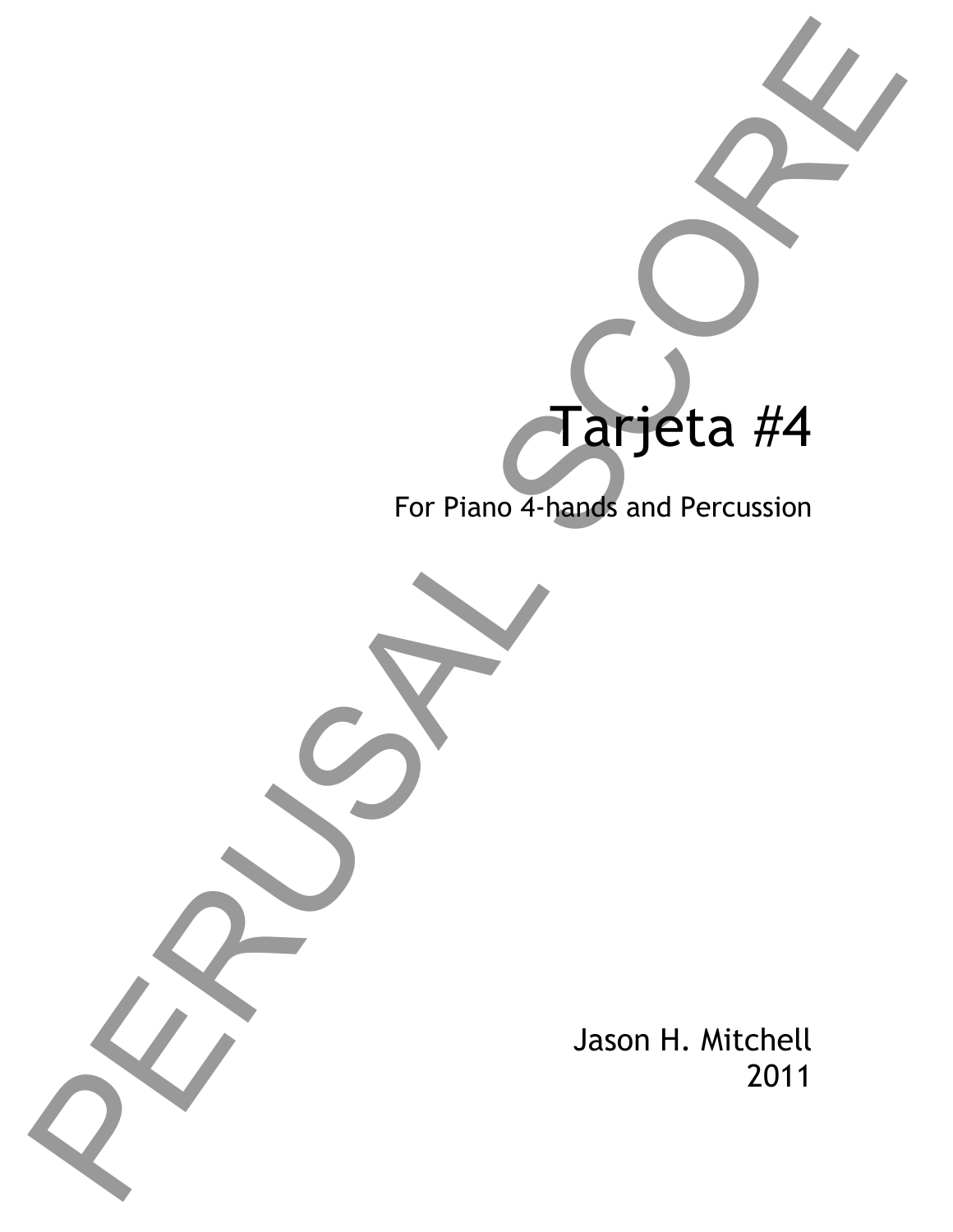

## Program Notes:

*Tarjeta #4* is the fourth work in a series of short compositions for piano solo or piano and small ensemble. These miniature works have all been envisioned as "postcards" or short letters that convey brief messages, rather than as longer essays. I do not intend for the *Tarjetas* to be played together as a solitary, large-scale composition; rather, I expect performers to treat them as singular pieces.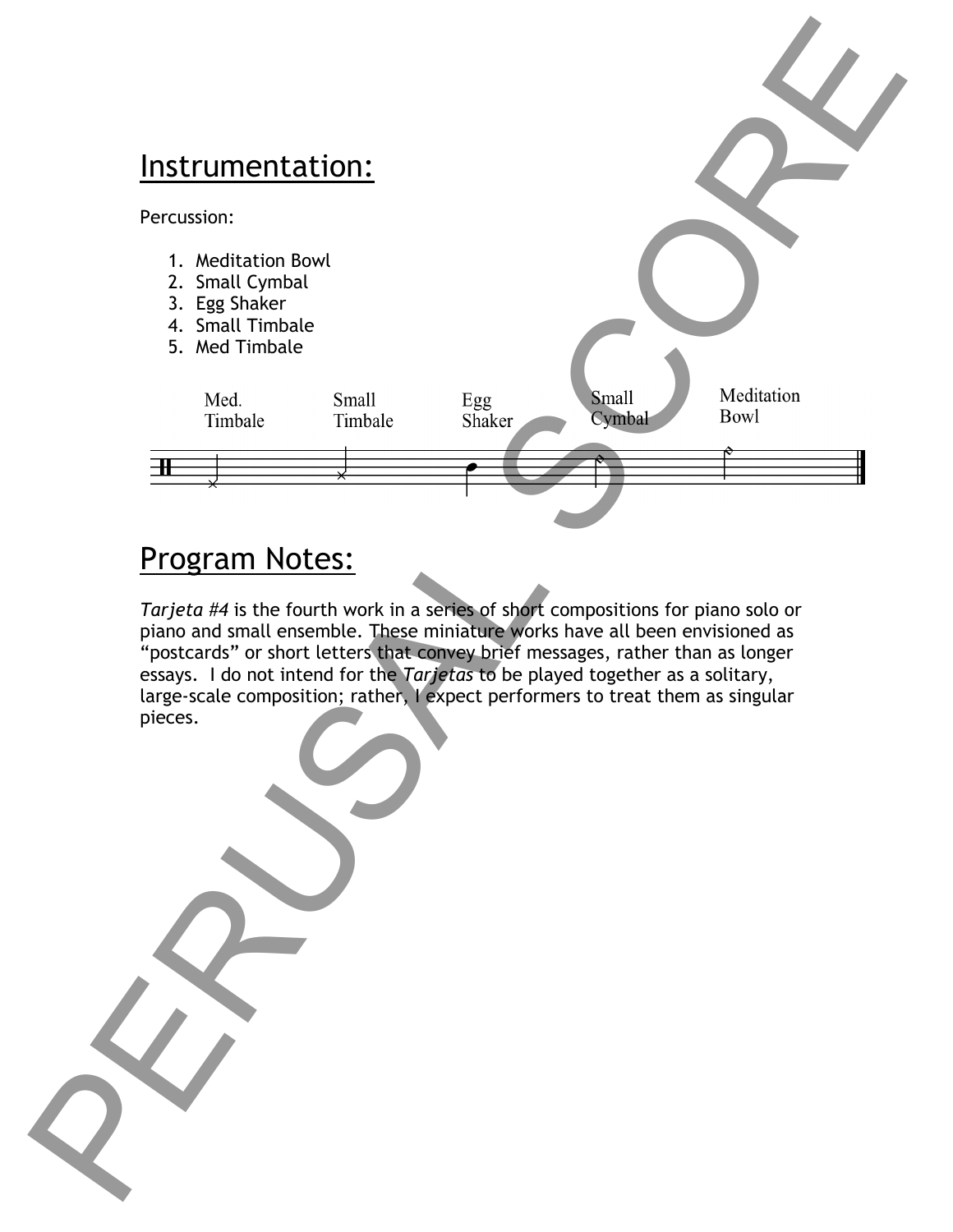![](_page_2_Figure_0.jpeg)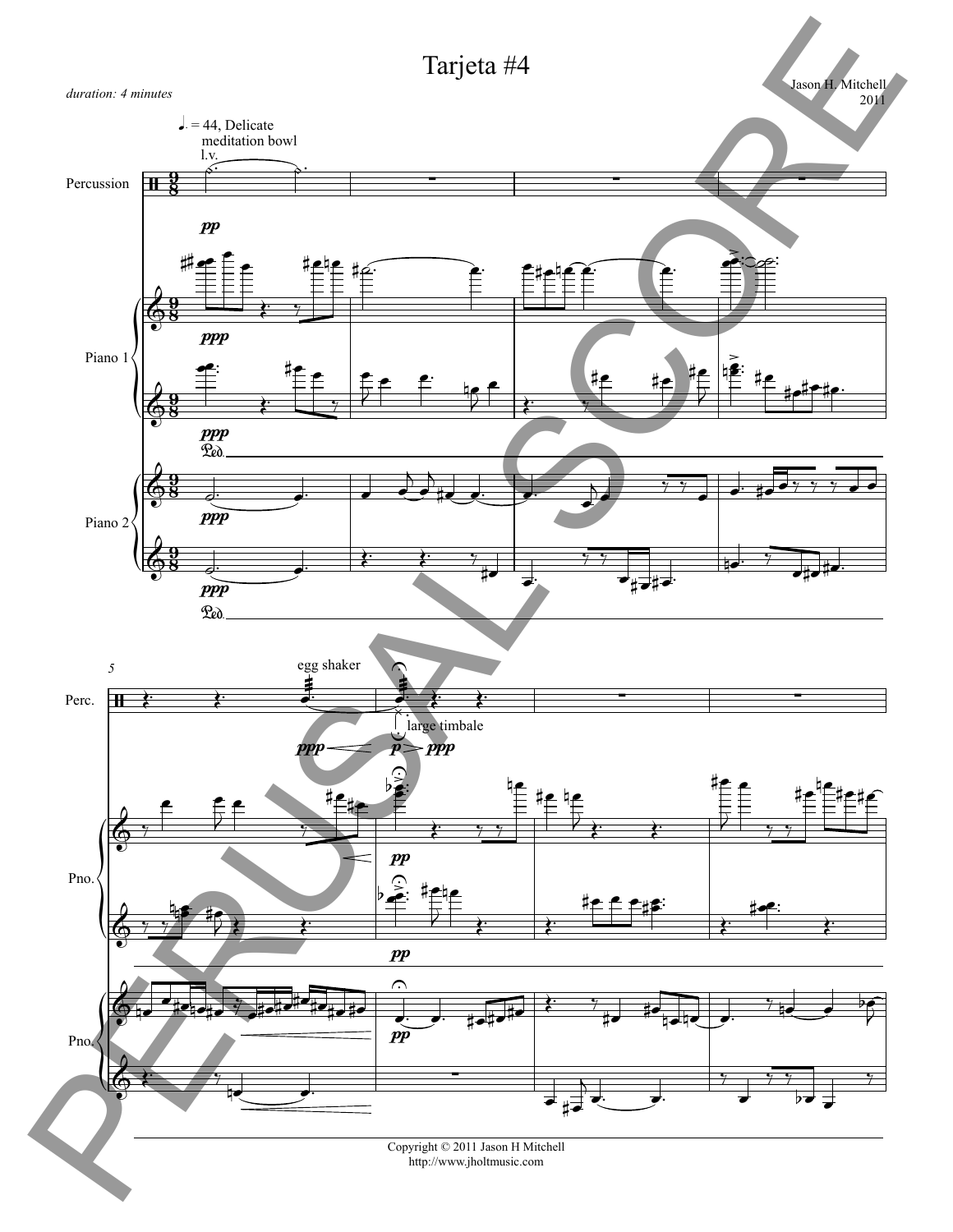![](_page_3_Figure_0.jpeg)